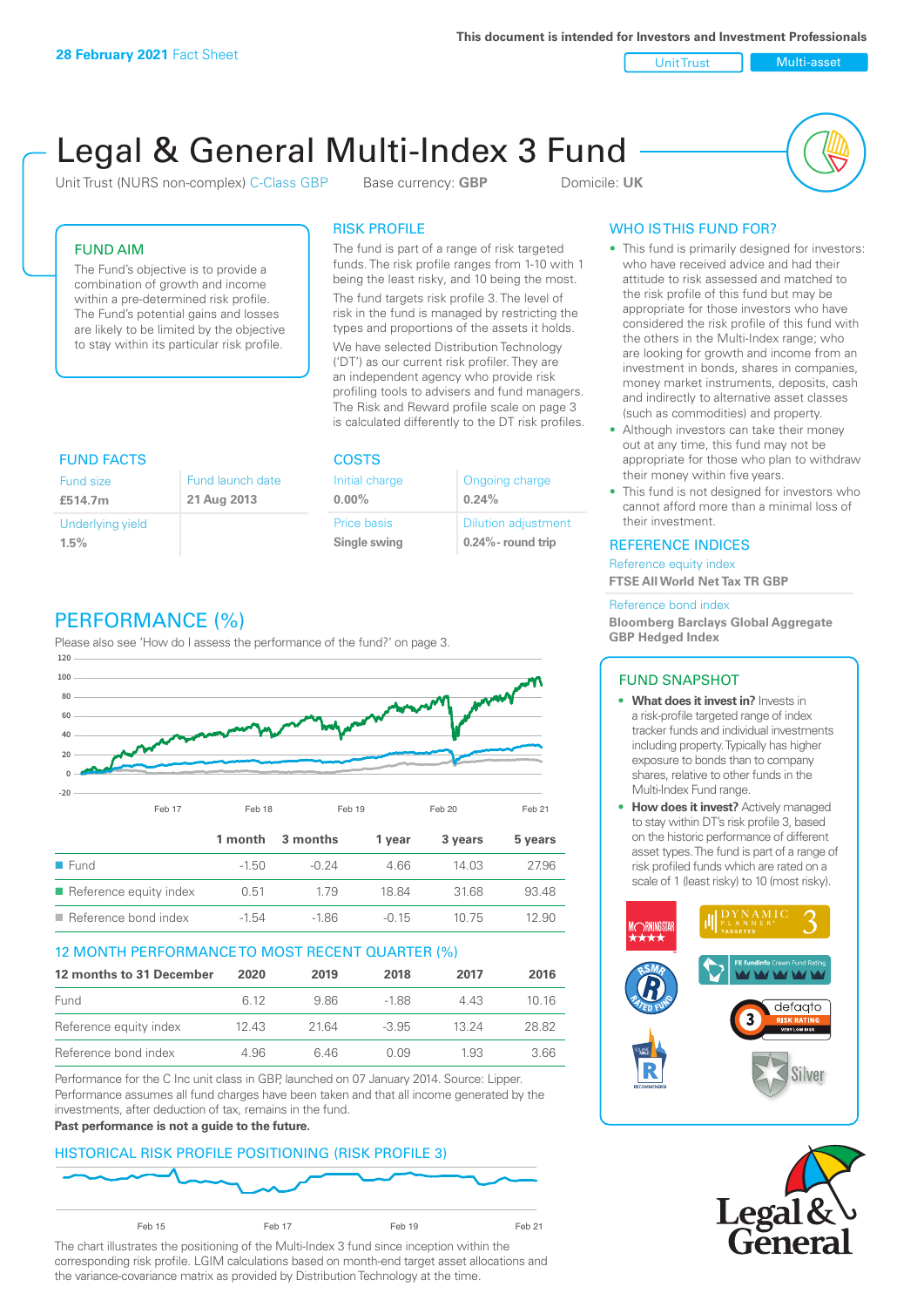# Legal & General Multi-Index 3 Fund

Unit Trust (NURS non-complex) C-Class GBP

# PORTFOLIO BREAKDOWN

All data source LGIM unless otherwise stated. Totals may not sum due to rounding.





#### FUND MANAGERS

The fund managers have responsibility for managing the multi-index fund range. They are part of the Multi-Asset Funds (MAF) team in LGIM. This team focuses on designing and managing multi-asset funds that are tailored to match the specific objectives of various client types. The team sits within a wider Asset Allocation team which combines both depth of experience with a broad range of expertise from different fields, including fund management, investment consulting and risk management roles.

# TOP 10 HOLDINGS (%)

| L&G Sterling Corporate Bond Index Fund                 | 12.0 |
|--------------------------------------------------------|------|
| Cash                                                   | 10.8 |
| L&G Global Inflation Linked Bond Index Fund            | 9.0  |
| <b>LGIM Global Corporate Bond Fund</b>                 | 7.0  |
| L&G All Stocks Gilt Index Trust                        | 7.0  |
| L&G US Index Trust                                     | 5.8  |
| <b>L&amp;G UK Index Trust</b>                          | 4.0  |
| L&G Japan Index Trust                                  | 3.5  |
| L&G High Income Trust                                  | 3.5  |
| L&G Emerging Markets Government Bond (US\$) Index Fund | 2.5  |